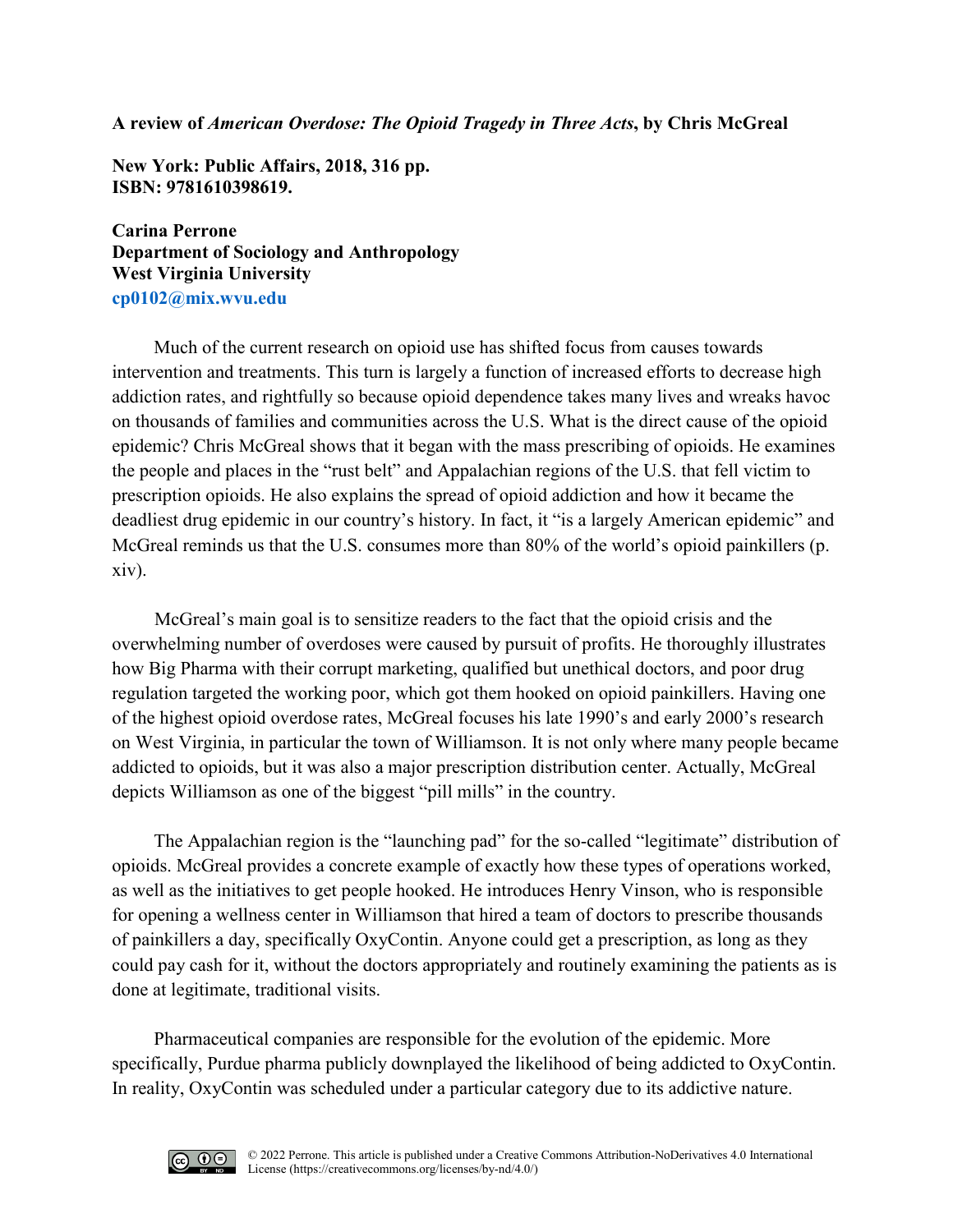Another major issue raised in McGreal's offering is the test trials of opioids. He documents how some doctors used wishful thinking instead of scientific evidence to prove their case. They claimed that OxyContin can be used for a long period of time, with few side effects, and addiction or abuse was not a problem. After the damage was done, the doctors would later report their claims had little basis and there were no scientific studies to support them. Furthermore, clinical trials or adequate testing of these drugs were never conducted in a concise or typical manner.

McGreal's book should be commended for exposing the Purdue's misleading and corrupt actions in Williamson, which later spread out into surrounding areas across the U.S. He also reveals how these large medical companies manipulate or unfairly influence people in dire need of pain management. These corporations led people to believe that opioids would end their pain with minimal to no side effects when in fact opioids are addictive and do not have long-term pain management capabilities.

McGreal reminds us that big pharmaceutical companies, as well as medical professionals, should be held accountable for contributing to the epidemic. Most people who are addicted to opioids are not criminals. Rather, they were manipulated, vulnerable, taken advantage of. Appalachian people were the first to believe Purdue that OxyContin would help them live pain free, which is now known to be false. Misleading claims and false promises were made to a vulnerable population by these major corporations. One of McGreal's main objectives is to shed light on the many missed opportunities for Purdue and other companies to thoroughly examine and test opioids to truthfully and accurately report their side effects and long-term outcomes to patients. Unfortunately, as McGreal observes, the pharmaceutical industry worked hard to avoid examining whether the benefits of OxyContin outweighed the risks.

One of the things that makes McGreal's work unique is that it shows that the magnitude of the crisis did not mistakenly happen. In fact, the Food and Drug Administration declared that the opioid epidemic is one of the greatest mistakes in modern American medical history. A pharmaceutical company successfully capitalized on people's pain, especially that of working class people, and profited from their vulnerability and need for pain management. Furthermore, McGreal's book is another reminder that health care is a business in the U.S., whereas in other countries, such as Canada, it is a service.

Another major strength of McGreal's work is that it challenges the stigma associated with addiction. Much of the current research narrowly focuses on treatment and interventions for addiction and loses sight of the life-long label attached to addicted people. Again, people were not experimenting with opioids for recreational purposes. To be more precise, they consumed them because they were prescribed by trained medical professionals. McGreal directs us to who the real criminals are and who fell victim to their lies and deception.